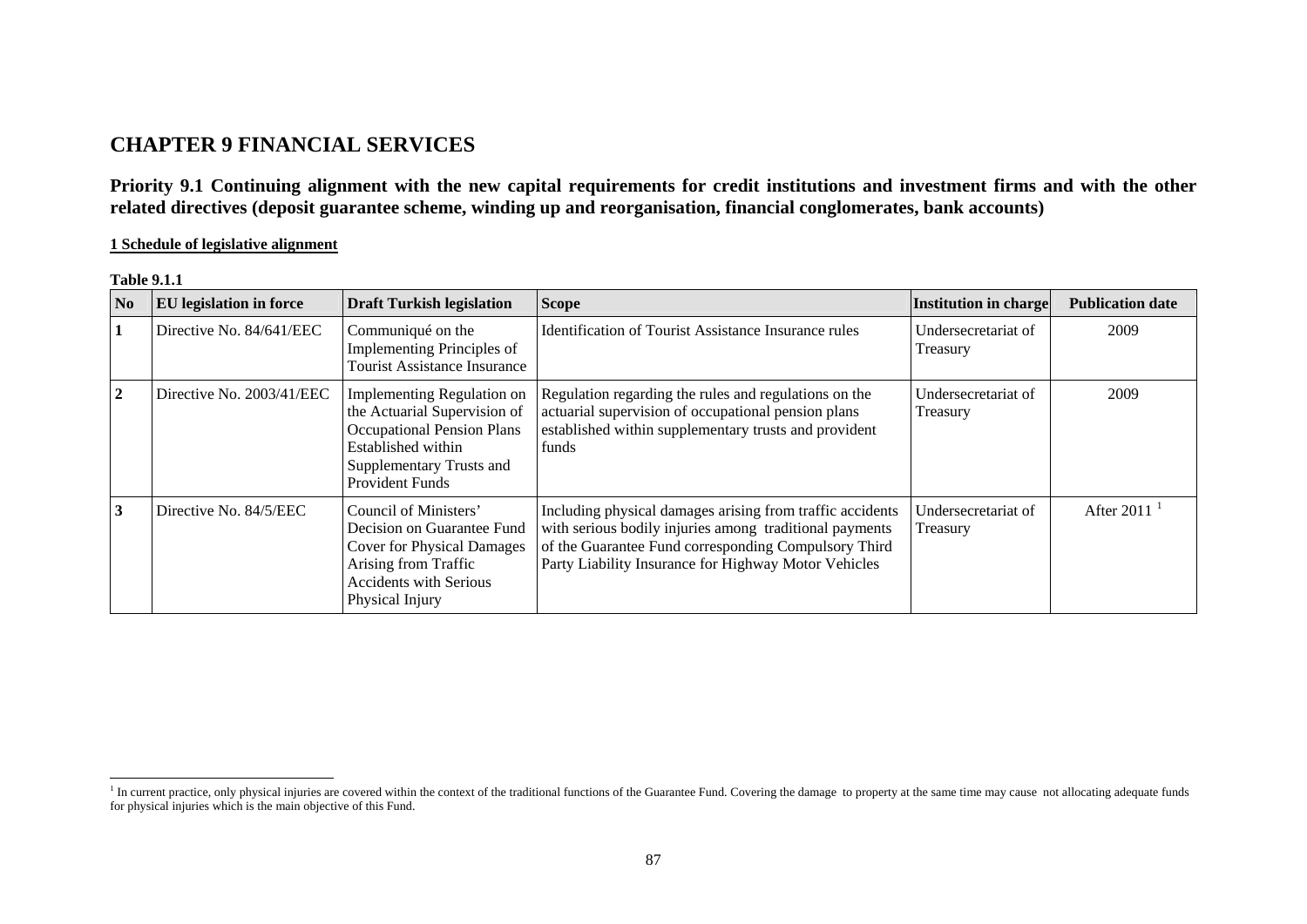| N <sub>0</sub> | <b>EU</b> legislation in force | <b>Draft Turkish legislation</b>                                                                                                                                                            | <b>Scope</b>                                                                                                                                                                                 | <b>Institution in charge</b>    | <b>Publication date</b>                                                         |
|----------------|--------------------------------|---------------------------------------------------------------------------------------------------------------------------------------------------------------------------------------------|----------------------------------------------------------------------------------------------------------------------------------------------------------------------------------------------|---------------------------------|---------------------------------------------------------------------------------|
| 4              | Directive No. 72/166/EEC       | Law Amending the Road<br>Traffic Law                                                                                                                                                        | Making more flexible checks removing systematic checks<br>on insurance within Turkey's borders concerning<br>Compulsory Third Party Liability Insurance for Highway<br><b>Motor Vehicles</b> | Undersecretariat of<br>Treasury | After 2011 $^2$                                                                 |
| 5              | Directive No. 84/5/EEC         | Implementing Regulation on<br><b>Implementing Principles for</b><br>the tariffs of Compulsory<br>Third Party Liability<br>Insurance for Highway<br><b>Motor Vehicles</b>                    | Increasing the minimum limits of coverage for Motor<br>Insurance                                                                                                                             | Undersecretariat of<br>Treasury | To be considered<br>within the framework<br>of full membership<br>perspective 3 |
| 6              | Directive No. 2000/26/EC       | Implementing Regulation on<br><b>Establishment of Certain</b><br><b>Institutions Regarding</b><br><b>Compulsory Third Party</b><br>Liability Insurance for<br><b>Highway Motor Vehicles</b> | Transfer of certain institutions that exist in EU regarding<br>Motor Insurance for Highway Motor Vehicles to our<br>national insurance legislation                                           | Undersecretariat of<br>Treasury | After 2011 $4$                                                                  |

<span id="page-1-0"></span><sup>&</sup>lt;sup>2</sup> In the EU, within the scope of the chapters such as free movement of goods, services and persons, non-systematic checks on motor insurance at the border can only be applied in the accession process. According to the system established by the EU Acquis, motor insurance provides coverage for travelling across Member States and member states citizens. Without our membership to the EU, in other words, without falling under the coverage for this insurance, removing systematic checks on motor insurance at the border may result in uninsured entrances to our country.

<span id="page-1-1"></span><sup>&</sup>lt;sup>3</sup> Increasing the minimum limits of coverage for Motor Insurance gradually during the accession period is a necessity for our insurance sector. The difference between the minimum limits of coverage foreseen by the Directives and the minimum limits of coverage in our sector is not at a negligible level. Therefore, it is not possible for our sector to apply such coverage at once.

<span id="page-1-2"></span><sup>&</sup>lt;sup>4</sup> In the EU, within the scope of the chapters such as free movement of goods, services and persons, the precondition of the system established to provide easier coverage for visiting victims is being a member of the EU. Because that system requires international reciprocity and cooperation regarding handling of the claims within the scope of the EU Acquis, Otherwise, even if we establish claims institutions to protect the rights of tourists who travel from our country to EU Member States, these institutions will not be recognized by the Member States.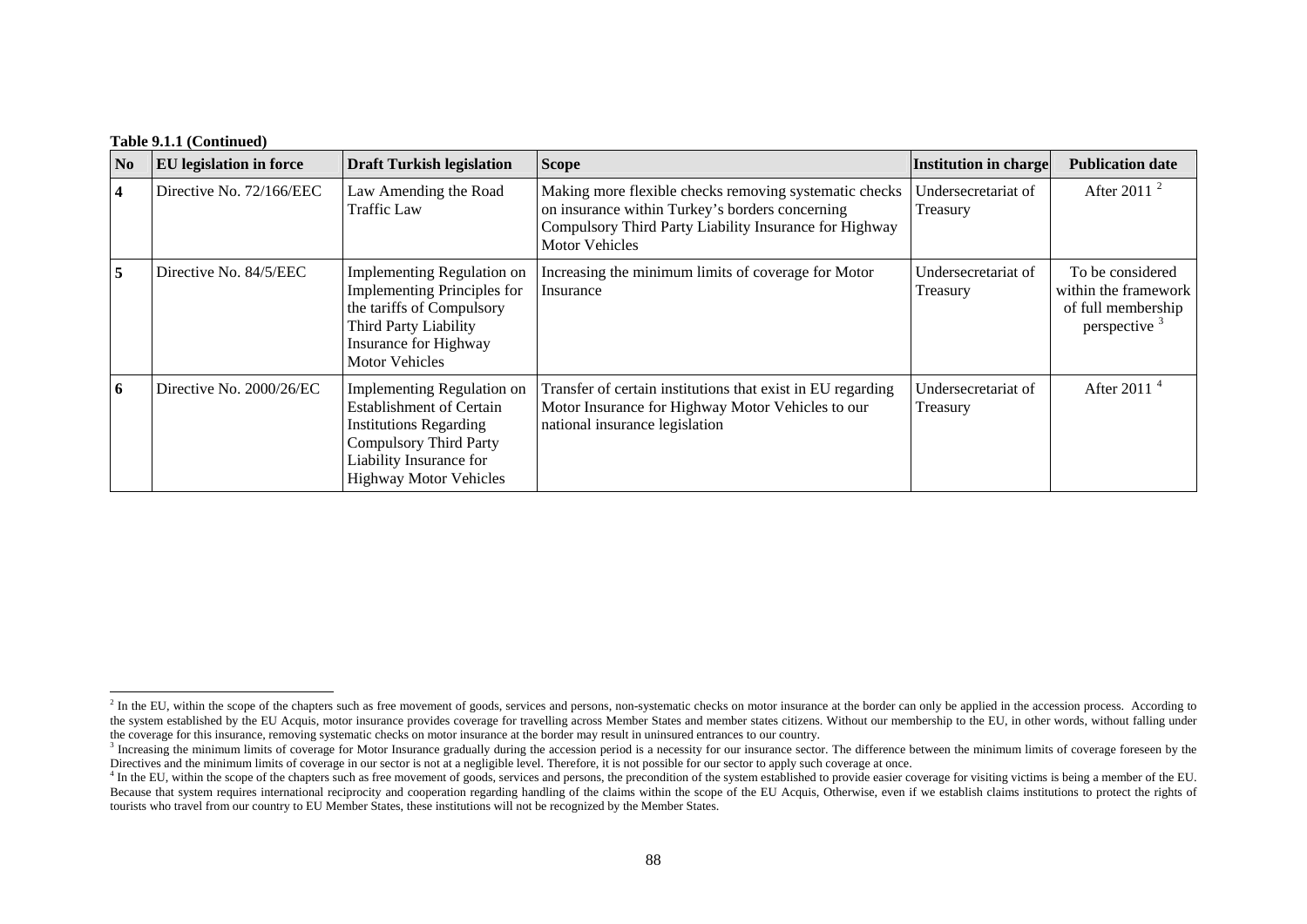| $\bf No$ | <b>EU</b> legislation in force                                                                                                                                                                      | <b>Draft Turkish legislation</b>                                                                                                                      | <b>Scope</b>                                                                                                                       | <b>Institution in charge</b>    | <b>Publication date</b> |
|----------|-----------------------------------------------------------------------------------------------------------------------------------------------------------------------------------------------------|-------------------------------------------------------------------------------------------------------------------------------------------------------|------------------------------------------------------------------------------------------------------------------------------------|---------------------------------|-------------------------|
| 7        | Directives No. 2002/83/EC,<br>73/239/EEC, 73/240/EEC,<br>88/357/EEC, 90/618/EEC,<br>92/49/EEC, 95/26/EC and<br>2000/64/EC                                                                           | Law <sup>5</sup>                                                                                                                                      | Law Amending the Insurance Harmonization with rules such as the EU passport and<br>Home Member State supervision.                  | Undersecretariat of<br>Treasury |                         |
| 8        | Directives No. 2002/83/EC,<br>73/239/EEC, 73/240/EEC,<br>88/357/EEC, 90/618/EEC,<br>92/49/EEC, 95/26/EC,<br>2000/64/EC, 2005/68/EC,<br>64/225/EEC and 87/334/EEC Reinsurance Companies <sup>7</sup> | <b>Implementing Regulation</b><br>Amending the Implementing<br>Regulation on the<br><b>Establishment and Operation</b><br>Principles of Insurance and | Harmonization with rules such as the EU passport and<br>Home Member State supervision.                                             | Undersecretariat of<br>Treasury | 8                       |
| 9        | Directives No. 2002/83/EC,<br>73/239/EEC, 73/240/EEC,<br>88/357/EEC, 90/618/EEC,<br>92/49/EEC, 95/26/EC and<br>2000/64/EC                                                                           | Decision of Council of<br>Foreign Insurance and<br>Reinsurance Companies in<br>Turkey <sup>9</sup>                                                    | Harmonization with rules such as the EU passport and<br>Ministers on the Operation of Home Member State supervision. <sup>10</sup> | Undersecretariat of<br>Treasury | 11                      |

<span id="page-2-0"></span><sup>&</sup>lt;sup>5</sup> It is also mentioned under "Priority 4.1 Continuing to remove restrictions affecting foreign direct investments originating from the EU".

<span id="page-2-1"></span><sup>6</sup> Required arrangements for legislative alignment will be made two years prior to membership and enter into force upon accession.

<sup>7</sup> It is also mentioned under "Priority 4.1 Continuing to remove restrictions affecting foreign direct investments originating from the EU".

<sup>&</sup>lt;sup>8</sup> Required arrangements for legislative alignment will be made two years prior to membership and enter into force upon accession.

<span id="page-2-2"></span><sup>9</sup> It is also mentioned under "Priority 4.1 Continuing to remove restrictions affecting foreign direct investments originating from the EU".

<sup>&</sup>lt;sup>10</sup> In order to make the necessary amendments regarding the acceptance of EU Passport principle rapidly, devolution of authority is given to the Council of Ministers to determine the rules and regulations on the

<span id="page-2-4"></span><span id="page-2-3"></span>Operation of Foreign Insurance and Reinsurance Companies in Turkey with Article 3 of the Insurance Law No.5684.

 $11$  Required arrangements for legislative alignment will be made two years prior to membership and enter into force upon accession.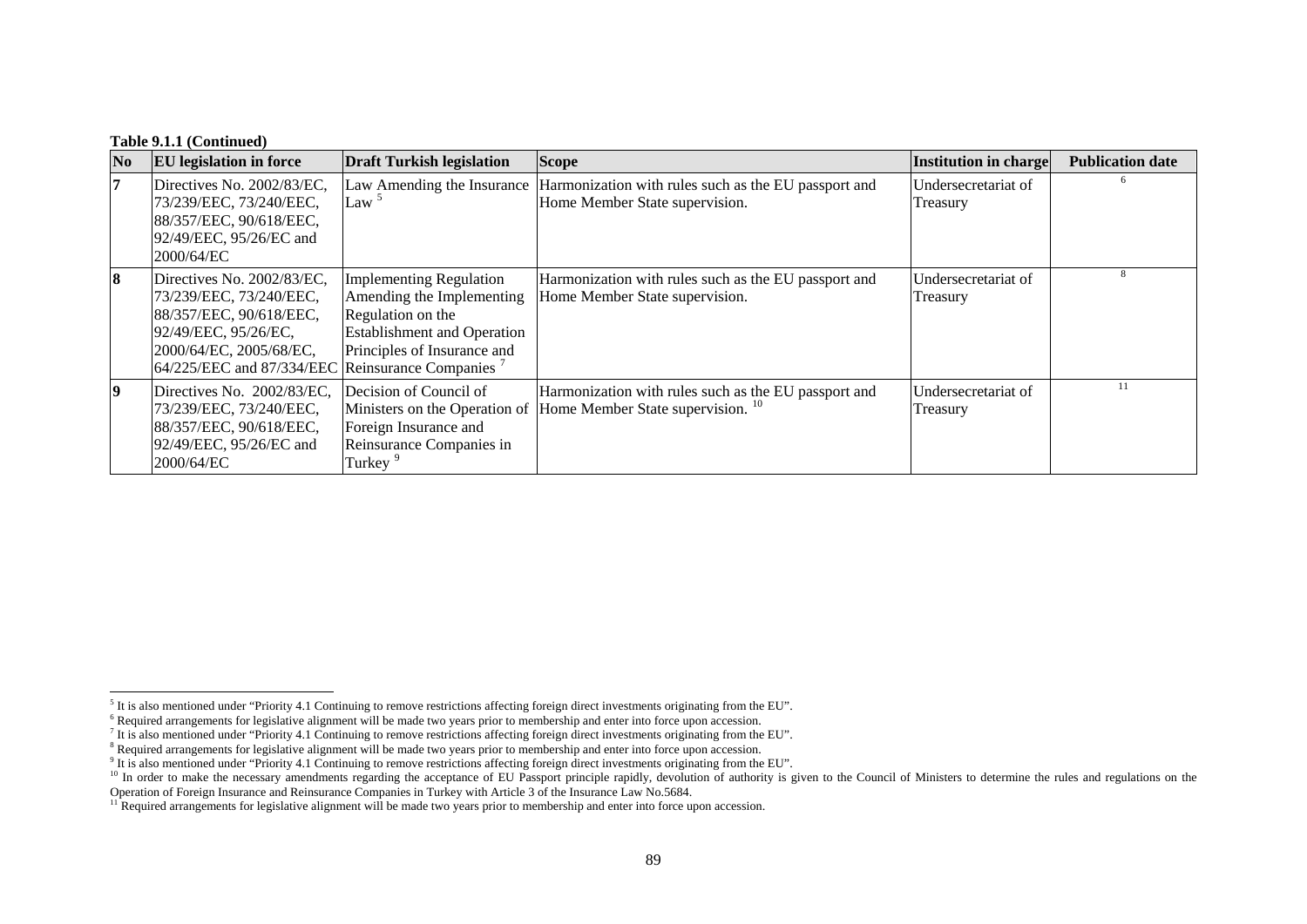| N <sub>0</sub> | <b>EU</b> legislation in force            | <b>Draft Turkish legislation</b>                                                                                                                                                                                                                                                                            | <b>Scope</b>                                                                                                                                                                                                                                                                                                                                                                                                               | <b>Institution in charge</b>                    | <b>Publication date</b> |
|----------------|-------------------------------------------|-------------------------------------------------------------------------------------------------------------------------------------------------------------------------------------------------------------------------------------------------------------------------------------------------------------|----------------------------------------------------------------------------------------------------------------------------------------------------------------------------------------------------------------------------------------------------------------------------------------------------------------------------------------------------------------------------------------------------------------------------|-------------------------------------------------|-------------------------|
| 10             | Directives No. 2001/24/EC<br>and 94/19/EC | Amendment to the Banking<br>Law No. 5411                                                                                                                                                                                                                                                                    | Providing stability and confidence in financial markets<br>which is the general aim of the law, enabling effective<br>functioning of credit system and protecting rights and<br>interests of savers.                                                                                                                                                                                                                       | <b>Savings Deposit</b><br><b>Insurance Fund</b> | 2009-2010               |
| 11             | Directive No. 94/19/EC                    | Implementing Regulation on<br>Deposits subject to Insurance<br>and the Premium to be<br>Collected by the Savings<br>Deposit Insurance Fund <sup>12</sup>                                                                                                                                                    | Inclusion of legal persons to the types of deposits and<br>profit sharing funds subject to insurance.<br>-Re-specification of the types of deposits and profit<br>sharing fund accounts to be excluded from the scope of<br>insurance.<br>- Harmonization of the scope of deposits subject to<br>insurance by considering the home-host relation that has<br>been applied in the framework of the EU banking<br>directives | <b>Savings Deposit</b><br><b>Insurance Fund</b> | 2010                    |
| 12             | Directives No. 2001/24/EC<br>and 94/19/EC | <b>Implementing Regulation on</b><br>the Procedures and Principles<br>regarding the Payment of<br><b>Insured Deposits and Profit</b><br>Sharing Funds in the Banks,<br><b>Official Authorization of</b><br>which have been Revoked,<br>and on the Bankruptcy and<br>Liquidation of such Banks <sup>13</sup> | Increasing the confidence in the banking system by<br>elaborating the steps taken in paying the insured deposits<br>in a bank, the official authorization of which has been<br>revoked, and the liquidation of such bank.                                                                                                                                                                                                  | <b>Savings Deposit</b><br><b>Insurance Fund</b> | 2010                    |
| 13             | Directive No. 94/19/EC                    | Amendment to the<br><b>Implementing Regulation on</b><br>the Sources of the SDIF and<br>the Use of these Sources <sup>14</sup>                                                                                                                                                                              | Harmonizing sources of the Fund and the use of these<br>sources with the EU directives and reviewing in<br>accordance with foreseen amendments in legislation.                                                                                                                                                                                                                                                             | <b>Savings Deposit</b><br><b>Insurance Fund</b> | 2010                    |

<span id="page-3-0"></span><sup>&</sup>lt;sup>12</sup> It will be enacted after the adoption of Law Amending the Banking Law No. 5411 (Table 9.1.1, Line 14)

<span id="page-3-1"></span> $13$  It will be enacted after the adoption of Law Amending the Banking Law No. 5411 (Table 9.1.1, Line 14)

<span id="page-3-2"></span><sup>&</sup>lt;sup>14</sup> It will be enacted after the adoption of Law Amending the Banking Law No. 5411 (Table 9.1.1, Line 14)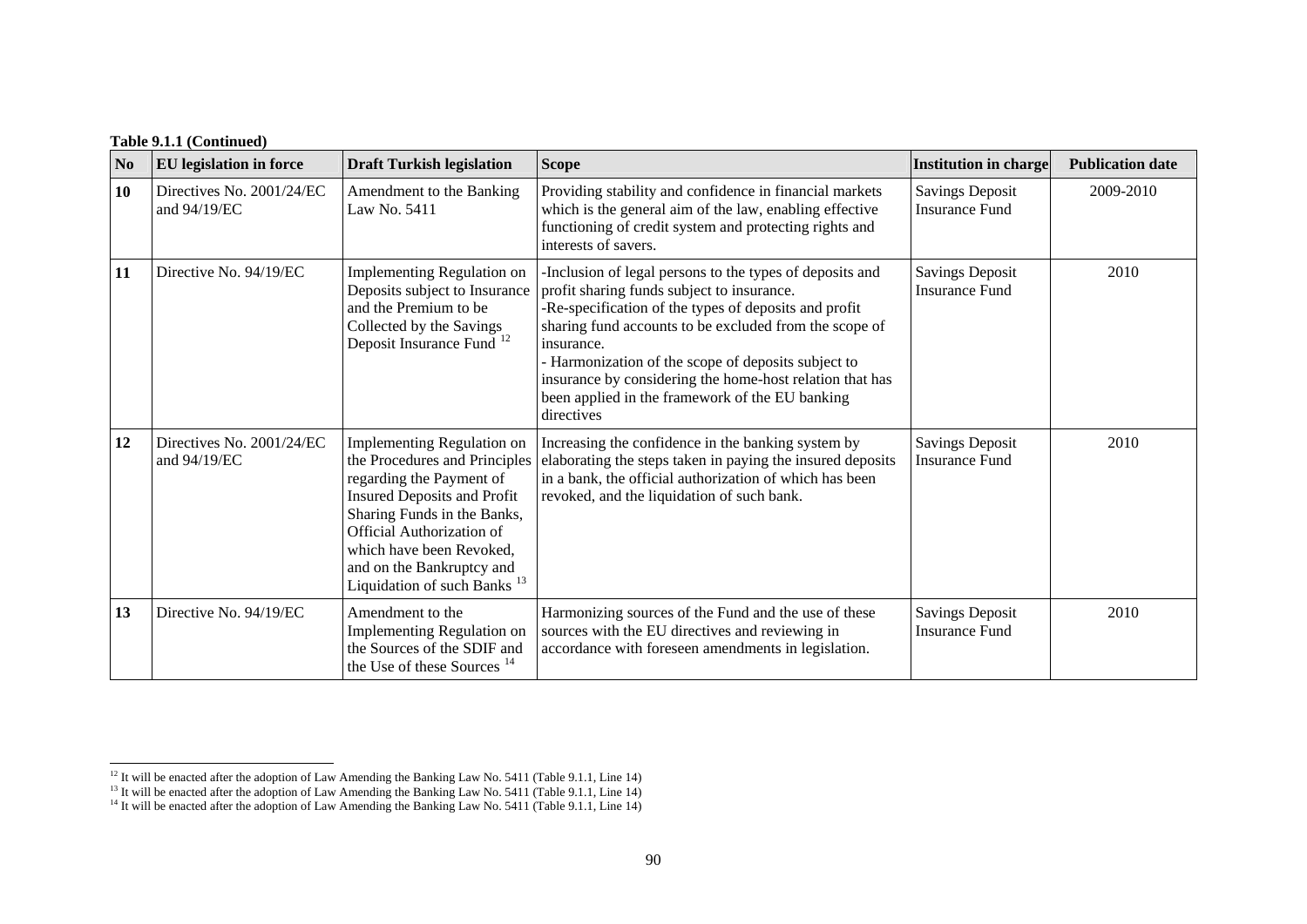| N <sub>0</sub> | <b>EU</b> legislation in force              | <b>Draft Turkish legislation</b>                                                                                 | <b>Scope</b>                                                                                                                                                                                                                                                                                                                                                                                                                                                                                                           | <b>Institution in charge</b>                                                                                                   | <b>Publication date</b> |
|----------------|---------------------------------------------|------------------------------------------------------------------------------------------------------------------|------------------------------------------------------------------------------------------------------------------------------------------------------------------------------------------------------------------------------------------------------------------------------------------------------------------------------------------------------------------------------------------------------------------------------------------------------------------------------------------------------------------------|--------------------------------------------------------------------------------------------------------------------------------|-------------------------|
| 14             | Directive No. 2002/87/EC                    | Law on Consolidated<br>Supervision of Financial<br>Conglomerates                                                 | Ensuring coordination among administrations which are in<br>charge of the supervision of conglomerates.<br>(Specification of procedures and principles on the<br>financial conglomerates by Banking Regulation and<br>Supervision Agency, Undersecretariat of Treasury and<br>Capital Markets Board, because regulated entities in<br>financial conglomerates, credit institutions, insurance<br>undertakings and investment firms are regulated and<br>supervised by different authorities in Turkey.)                | <b>Banking Regulation</b><br>and Supervision<br>Agency,<br>Undersecretariat of<br>Treasury,<br><b>Capital Markets</b><br>Board | After 2011              |
| 15             | Directives No. 2006/48/EC<br>and 2006/49/EC | <b>Implementing Regulation</b><br>Amending the Implementing<br>Regulation on Banks'<br><b>Internal Systems</b>   | Making the principles of proportionality and significance<br>operative, enhancing the risk management responsibilities<br>of boards of directors, defining risk management<br>principles (regarding counter party risk, market risk,<br>liquidity risk, operational risk, interest rate risks in<br>banking accounts, and country and transfer risks) and<br>measures to be taken by banks against such risks,<br>establishing principles and processes regarding data<br>collection and reporting in risk management. | <b>Banking Regulation</b><br>and Supervision<br>Agency                                                                         | 2009                    |
| 16             | Directives No.2006/48/EC<br>and 2006/49/EC  | <b>Implementing Regulation on</b><br>Measurement and<br><b>Assessment of Capital</b><br><b>Adequacy of Banks</b> | Harmonization with the Capital Measurement and Capital<br>Standards (Basel II) established by the Basel Banking<br>Supervision Committee and adapted to the EU acquis by<br>the mentioned directives                                                                                                                                                                                                                                                                                                                   | <b>Banking Regulation</b><br>and Supervision<br>Agency                                                                         | 2009                    |
| 17             | Directives No.98/26/EC and<br>2000/46/EC    | Payment Systems Law <sup>15</sup>                                                                                | Specification of procedures and principles on electronic<br>money institutions.<br>Ensuring that netting and settlement are final and<br>irrevocable in the payment systems.                                                                                                                                                                                                                                                                                                                                           | The Central Bank of<br>the Republic of<br>Turkey                                                                               | 2009-2011               |

<span id="page-4-0"></span><sup>&</sup>lt;sup>15</sup> It is also mentioned under "Priority 4.2 Starting to align payment systems legislation with the acquis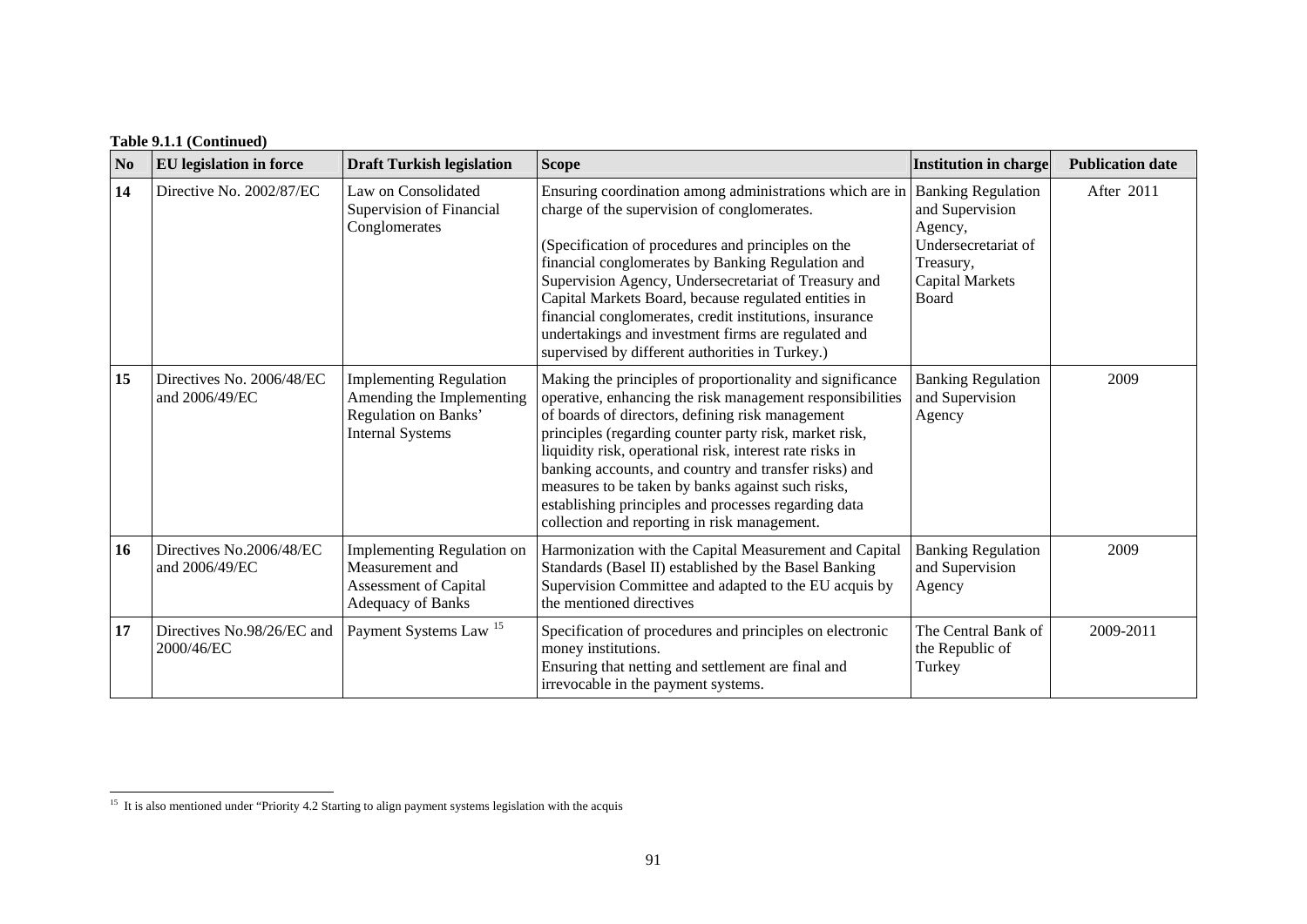| $\overline{N_0}$ | <b>EU</b> legislation in force | <b>Draft Turkish legislation</b>                      | <b>Scope</b>                                                                                                                                                                                                                         | Institution in charge                  | <b>Publication date</b> |
|------------------|--------------------------------|-------------------------------------------------------|--------------------------------------------------------------------------------------------------------------------------------------------------------------------------------------------------------------------------------------|----------------------------------------|-------------------------|
| 18               | Directive 2006/49/EC           | Amendment to the<br>Communiqué Regarding the          | Alignment with EU legislation on capital adequacy.                                                                                                                                                                                   | <b>Capital Markets</b><br><b>Board</b> | 2010-2011               |
|                  |                                | Capital and Capital<br>Adequacy of Brokerage<br>Firms | (Since it is necessary in this respect to ensure the<br>consistency of the regulations with regard to banks and<br>brokerage houses, it will be enacted after the adoption of<br>Implementing Regulation on Banks' Capital Adequacy) |                                        |                         |

### **2 Schedule of institutional capacity building requirements necessary for legislative approximation and implementation**

#### **Table 9.1.2**

| $\overline{\mathbf{N}}$ | <b>Requirements</b>                                                                                                                                                                                              | Year      |  |  |  |  |
|-------------------------|------------------------------------------------------------------------------------------------------------------------------------------------------------------------------------------------------------------|-----------|--|--|--|--|
|                         | (Banking Regulation and Supervision Agency)                                                                                                                                                                      |           |  |  |  |  |
|                         | Ensuring that all experts and sworn bank auditors in audit and risk management departments attend necessary educational and consultancy<br>services regarding risk focused supervision and Basel II applications | 2009      |  |  |  |  |
|                         | Ensuring that experts and sworn bank auditors in audit and risk management departments obtain internationally accepted certificates                                                                              | 2009-2011 |  |  |  |  |
|                         | Setting up infrastructure for risk focused supervision and Basel II                                                                                                                                              | 2009      |  |  |  |  |

# **3 Financial requirements and resources**

No financial requirement is envisaged under this priority at this stage.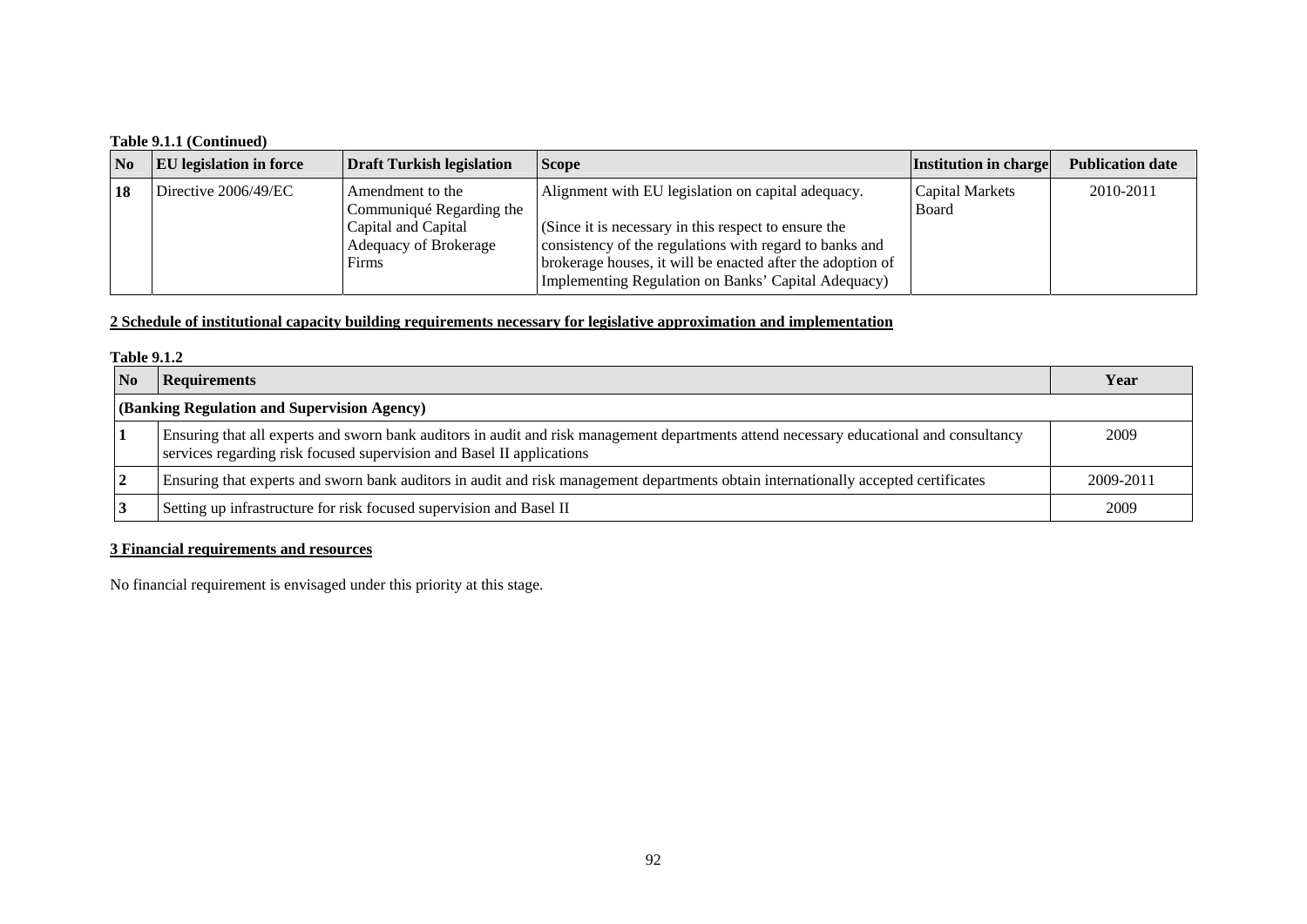# **Priority 9.2 Strengthening prudential and supervisory standards both in banking and in the non-bank financial sector including establishment of an independent regulatory and supervisory authority**

On the other hand, 2008 Accession Partnership Document signifies "establishment of an independent regulatory and supervisory authority in the insurance and pension sector within the scope of the second priority under the chapter "Financial Services"". As known, insurance sector in Turkey is being regulated and supervised by Undersecretariat of Treasury. Regulation of the insurance sector and implementation and surveillance of corresponding policies are being carried out by Directorate General of Insurance under Undersecretariat of Treasury whereas the supervision task is being performed by Insurance Supervisory Board. Both units are affiliated to and operate under Undersecretariat of Treasury in order to provide maximum harmonization between regulation and supervision. Expert Supervisors and actuaries that are supervisory staff of the Insurance Supervisory Board are being appointed upon joint decision and any authority can not give them instructions concerning supervision. From this aspect, supervisory staff is independent on their supervision. Therefore, any legislative measure has not been stated in the tables regarding "establishment of an independent regulatory and supervisory authority in the insurance and pension sector".

#### **1 Schedule of legislative alignment**

### **Table 9.2.1**

| $\bf No$       | <b>EU</b> legislation in force                                          | <b>Draft Turkish legislation</b>                                                                                                                | <b>Scope</b>                                                                                                                       | Institution in charge                  | <b>Publication date</b> |
|----------------|-------------------------------------------------------------------------|-------------------------------------------------------------------------------------------------------------------------------------------------|------------------------------------------------------------------------------------------------------------------------------------|----------------------------------------|-------------------------|
|                | Directive No. $2003/125/EC$                                             | Communiqué on the<br>Principles Concerning<br><b>Presentation of Financial</b><br>Recommendations and<br>Disclosure of Conflicts of<br>Interest | Alignment with EU legislation on the presentation of<br>financial recommendations.                                                 | <b>Capital Markets</b><br><b>Board</b> | 2009                    |
| $\overline{2}$ | Directives No. 2004/109/EC,<br>2003/6/EC, 2003/124/EC<br>and 2004/72/EC | Amendment to the<br>Communiqué on Principles<br><b>Regarding Public Disclosure</b><br>of Material Events                                        | Alignment with EU legislation on market abuse and<br>transparency requirements in public disclosure by publicly<br>held companies. | <b>Capital Markets</b><br><b>Board</b> | 2009                    |
| 3              | Directive 91/674/EEC                                                    | Communiqué regarding<br>Preparation of Consolidated<br><b>Financial Statements</b>                                                              | Specification of the rules in drawing up consolidated<br>financial statements                                                      | Undersecretariat of<br>Treasury        | 2009                    |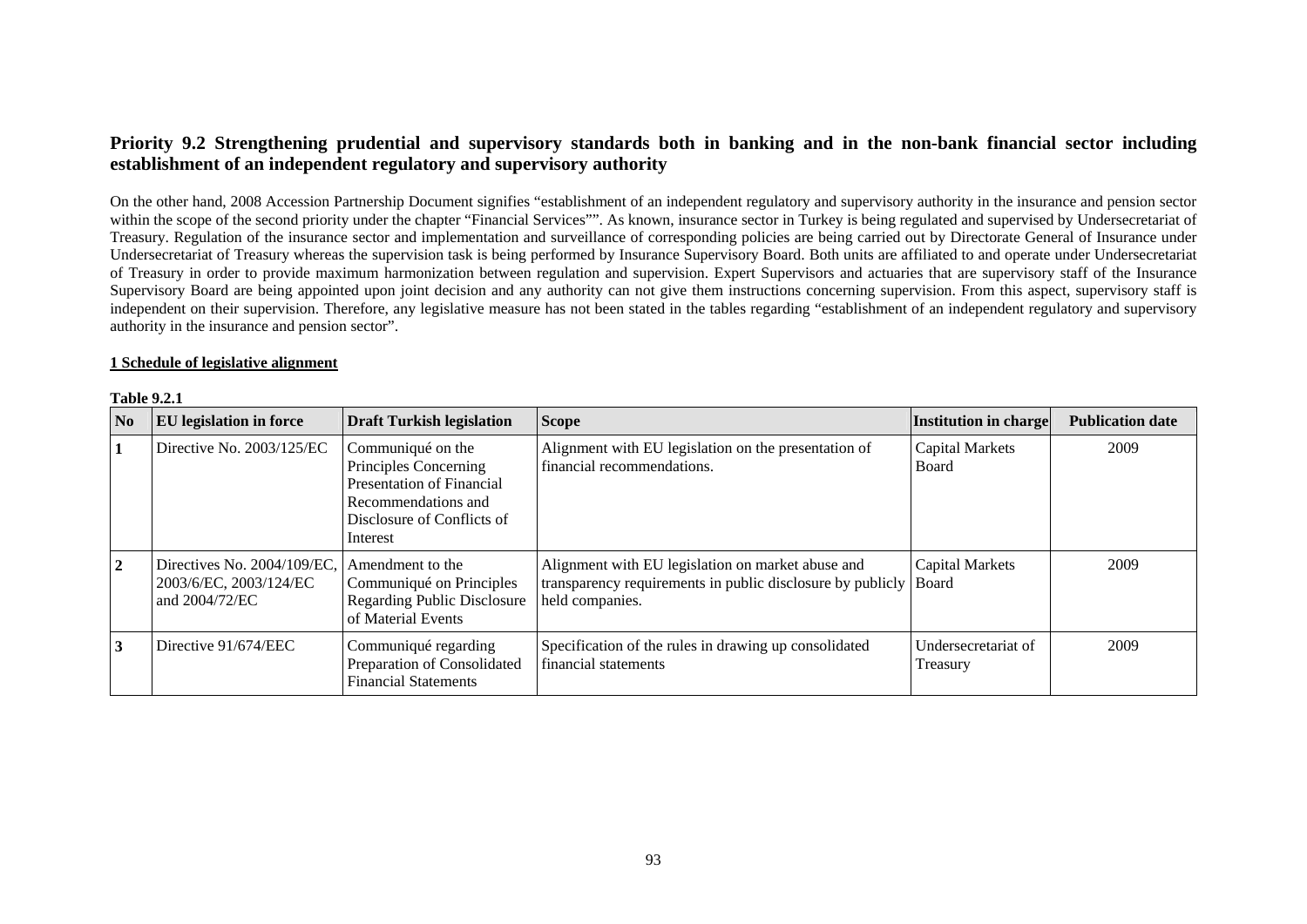| N <sub>o</sub>          | <b>EU</b> legislation in force                                                                 | <b>Draft Turkish legislation</b>  | <b>Scope</b>                                                                                                                                                                                                                                                                                                                                                                                                                                                                                                                                                                                                                                                                                                                                                                                                     | Institution in charge           | <b>Publication date</b> |
|-------------------------|------------------------------------------------------------------------------------------------|-----------------------------------|------------------------------------------------------------------------------------------------------------------------------------------------------------------------------------------------------------------------------------------------------------------------------------------------------------------------------------------------------------------------------------------------------------------------------------------------------------------------------------------------------------------------------------------------------------------------------------------------------------------------------------------------------------------------------------------------------------------------------------------------------------------------------------------------------------------|---------------------------------|-------------------------|
| $\overline{\mathbf{4}}$ | Directives No. 85/611/EEC,<br>97/9/EC, 2003/6/EC,<br>2003/71/EC, 2004/39/EC<br>and 2004/109/EC | Capital Markets Law <sup>16</sup> | Ensuring the legislation on capital markets is ready for<br>membership by drawing up a law and related<br>communiqués harmonised with EU legislation after the<br>adoption of Turkish Commercial Code.                                                                                                                                                                                                                                                                                                                                                                                                                                                                                                                                                                                                           | <b>Capital Markets</b><br>Board | 2009                    |
|                         |                                                                                                |                                   | (EU legislations on issues such as prospectus)<br>requirements, collective investment institutions and<br>investment services adopt the single passport principle. In<br>case of provisions such as the single passport rule,<br>alignment shall be achieved by taking into account<br>reciprocity and third country rules. In cases where<br>amendments in the Law create an undue burden on<br>markets, programs and transition periods shall be adopted<br>for the gradual completion of amendments. Full alignment<br>in this context shall be achieved one year prior to full<br>membership; however the related provisions shall enter<br>into force upon full membership. Amendments in<br>secondary regulations on issues covered by the Capital<br>Markets Law shall also be completed in this context) |                                 |                         |

<span id="page-7-0"></span><sup>&</sup>lt;sup>16</sup> It is also mentioned under "Priority 6.3 Strengthening disclosure requirements. In particular, adoption of a general requirement for companies to file audited legal entity and consolidated financial statements in orde to make them publicly available".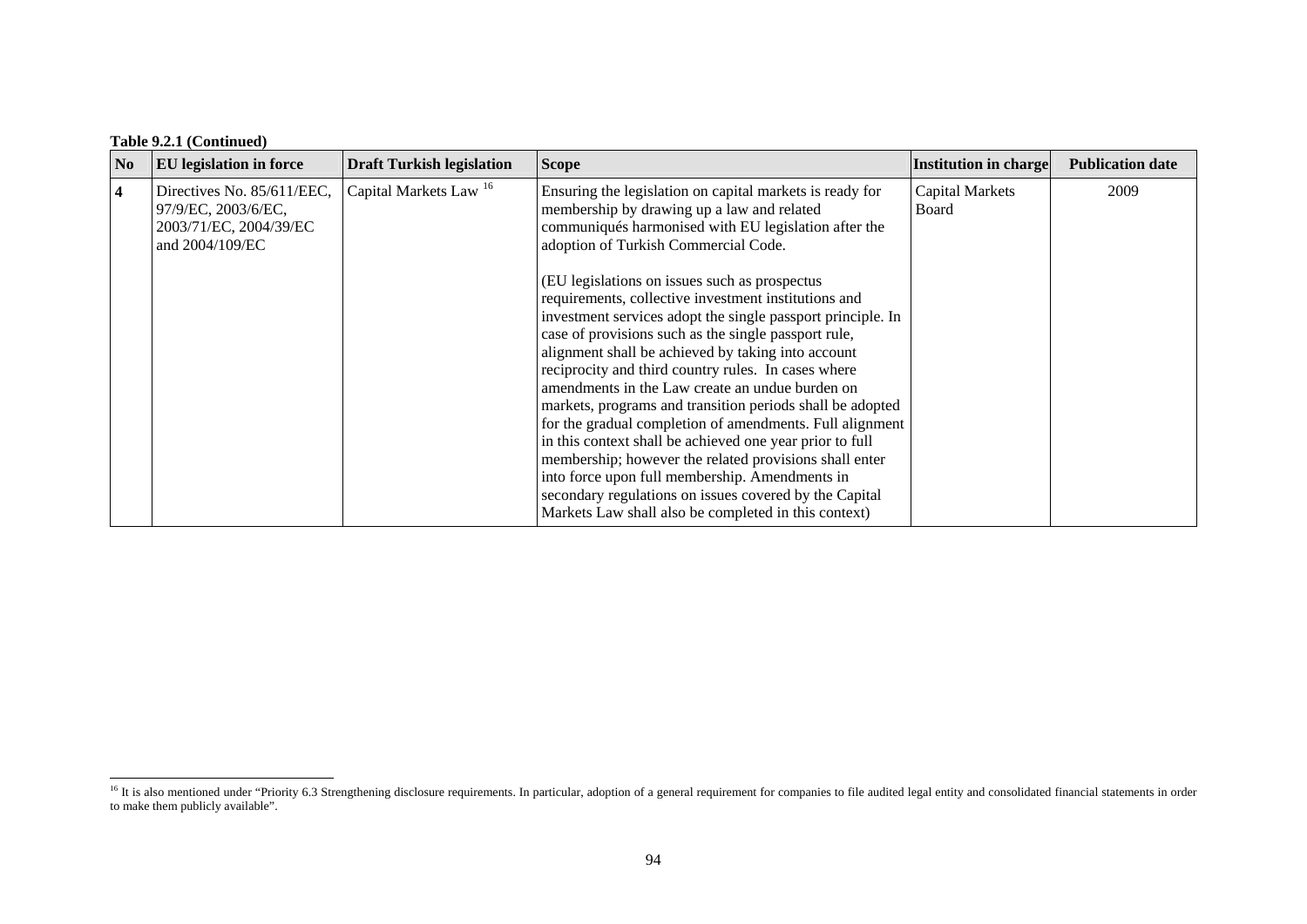| N <sub>0</sub> | <b>EU</b> legislation in force              | <b>Draft Turkish legislation</b>                                         | <b>Scope</b>                                                                                                                                                                                                                                                                                                                                                                                                                                                                                                                                                                                                                                                                                                                                                                            | Institution in charge           | <b>Publication date</b> |
|----------------|---------------------------------------------|--------------------------------------------------------------------------|-----------------------------------------------------------------------------------------------------------------------------------------------------------------------------------------------------------------------------------------------------------------------------------------------------------------------------------------------------------------------------------------------------------------------------------------------------------------------------------------------------------------------------------------------------------------------------------------------------------------------------------------------------------------------------------------------------------------------------------------------------------------------------------------|---------------------------------|-------------------------|
| 5              | Directives No. 2001/34/EC<br>and 2004/39/EC | Law Amending the Decree<br>Law No.91 on Stock<br>Exchanges <sup>17</sup> | Alignment with EU legislation on exchanges.<br>(In cases where EU legislation on exchanges includes)<br>provisions that can only be implemented upon full<br>membership, such as provisions based on the single<br>passport principle, alignment shall be achieved by taking<br>into account reciprocity and third country rules. In cases<br>where amendments create an undue burden on markets,<br>programs and transition periods shall be adopted for the<br>gradual completion of amendments. Full alignment in this<br>context shall be achieved one year prior to full<br>membership; however the related provisions shall enter<br>into force upon full membership. Amendments in<br>secondary regulations in relation to exchanges shall also<br>be completed in this context) | <b>Capital Markets</b><br>Board | 2009-2010               |

<span id="page-8-0"></span><sup>&</sup>lt;sup>17</sup> It is also mentioned under "Priority 4.1 Continuing to remove restrictions affecting foreign direct investments originating from the EU"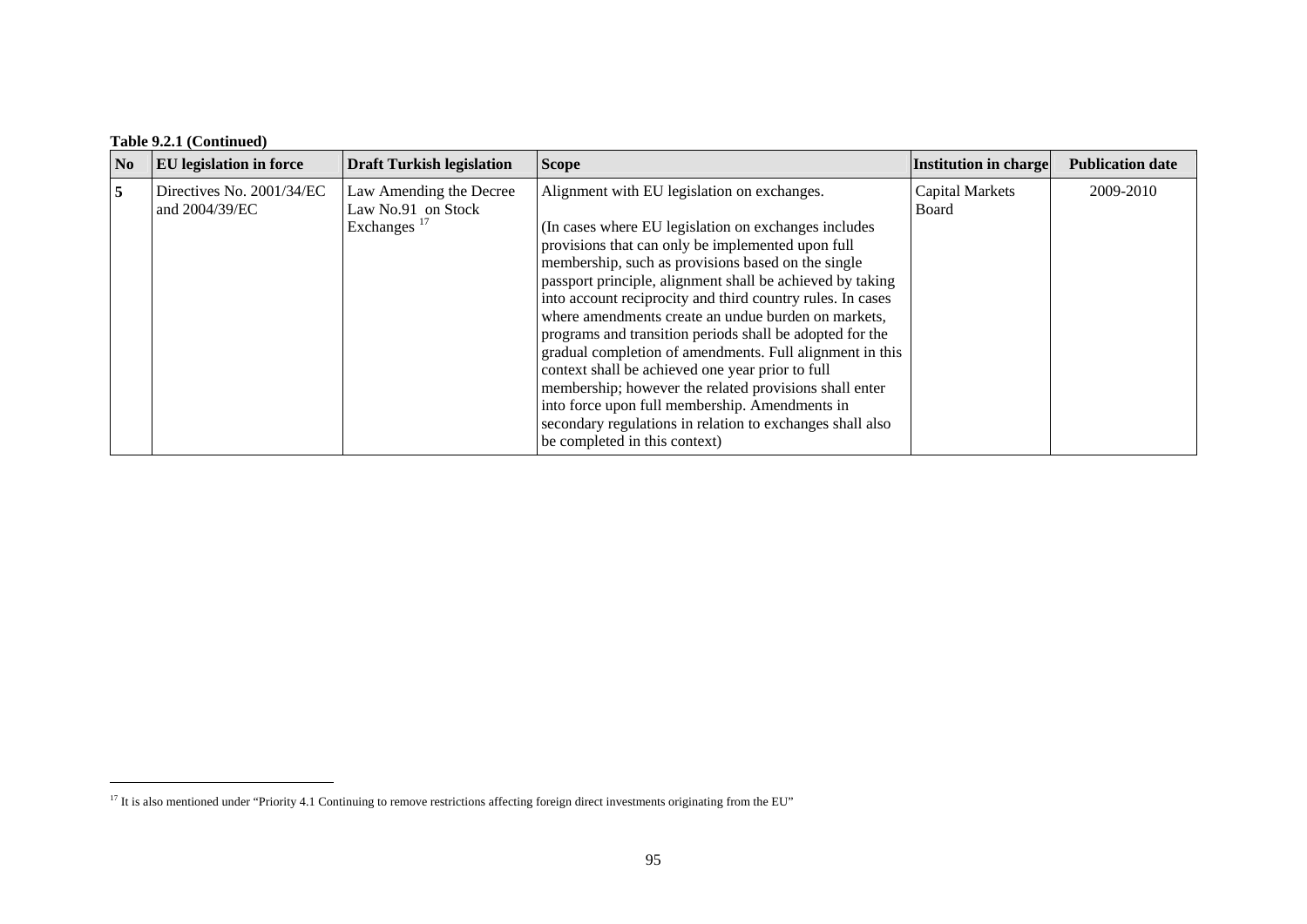| N <sub>0</sub>   | <b>EU</b> legislation in force                                         | <b>Draft Turkish legislation</b>                                                                                                                                 | <b>Scope</b>                                                                                                                       | <b>Institution in charge</b>    | <b>Publication date</b> |
|------------------|------------------------------------------------------------------------|------------------------------------------------------------------------------------------------------------------------------------------------------------------|------------------------------------------------------------------------------------------------------------------------------------|---------------------------------|-------------------------|
| 6                | Directive No. 2003/71/EC                                               | Amendment to the<br>Communiqué on the<br>Principles Regarding Issuers'<br><b>Exemption Conditions and</b><br>Deregistration from the<br>Board <sup>18</sup>      | Alignment with EU legislation on prospectus<br>requirements in public offerings                                                    | <b>Capital Markets</b><br>Board | 2010                    |
| 7                | Directive 2003/71/EC and<br>Regulation (EC) No.<br>809/2004            | Amendment to the<br>Communiqués on Principles<br>Regarding Registration with<br>the Board and Sale of<br>Securities <sup>19</sup>                                | Alignment with EU legislation on prospectus<br>requirements in public offerings                                                    | <b>Capital Markets</b><br>Board | 2010                    |
| 8                | Directives No. 2004/109/EC<br>2003/6/EC, 2003/124/EC<br>and 2004/72/EC | Amendment to the<br>Communiqué on Principles<br><b>Regarding Public Disclosure</b><br>of Material Events <sup>20</sup>                                           | Alignment with EU legislation on market abuse and<br>transparency requirements in public disclosure by publicly<br>held companies. | <b>Capital Markets</b><br>Board | 2010                    |
| $\boldsymbol{9}$ | Directives No. 2003/6/EC<br>and 2003/124/EC                            | Communiqué on the<br>Principles in relation to the<br>Identification of<br>Manipulative Orders and<br>Operations, and Accepted<br>Market Practices <sup>21</sup> | Alignment with EU legislation on market abuse.                                                                                     | <b>Capital Markets</b><br>Board | 2010                    |
| 10               | Directive 2003/6/EC<br>Regulation No. 2273/2003                        | Communiqué on Exemptions<br>for Buy-Back Programs and<br>Maintaining the Price<br><b>Stability of Financial</b><br>Instruments <sup>22</sup>                     | Alignment with EU legislation on market abuse, buy-back<br>programs and price stability.                                           | <b>Capital Markets</b><br>Board | 2010                    |

<span id="page-9-0"></span><sup>&</sup>lt;sup>18</sup> Related studies are going to be carried out in parallel with amendments after the new Capital Markets Law enters into force.

<span id="page-9-1"></span><sup>&</sup>lt;sup>19</sup> Related studies are going to be carried out in parallel with amendments after the new Capital Markets Law enters into force.

<span id="page-9-2"></span> $20$  Related studies are going to be carried out in parallel with amendments after the new Capital Markets Law enters into force.

<span id="page-9-3"></span><sup>&</sup>lt;sup>21</sup> Related studies are going to be carried out in parallel with amendments after the new Capital Markets Law enters into force.

<span id="page-9-4"></span><sup>&</sup>lt;sup>22</sup> Related studies are going to be carried out in parallel with amendments after the new Turkish Commercial Code and Capital Markets Law enters into force.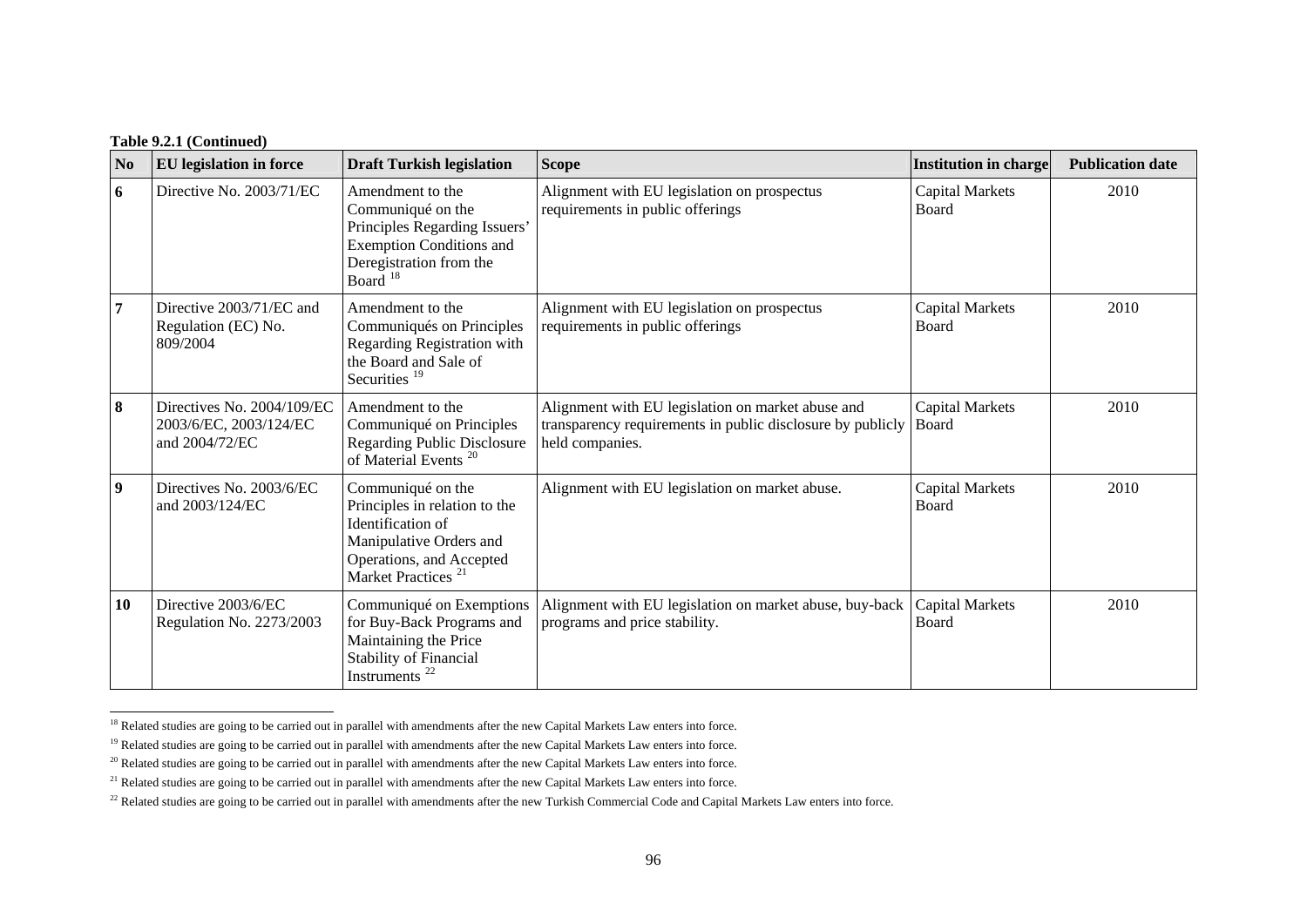| N <sub>0</sub> | <b>EU</b> legislation in force                                     | <b>Draft Turkish legislation</b>                                                                                                                                    | <b>Scope</b>                                                                                                                           | Institution in charge           | <b>Publication date</b> |
|----------------|--------------------------------------------------------------------|---------------------------------------------------------------------------------------------------------------------------------------------------------------------|----------------------------------------------------------------------------------------------------------------------------------------|---------------------------------|-------------------------|
| 11             | Directives 2001/34/EC and<br>2004/39/EC<br>Regulation No 1287/2006 | Amendments to<br>Implementing Regulations on exchanges.<br>Exchanges $^{23}$ $^{24}$                                                                                | Alignment with EU legislation on investment services and                                                                               | <b>Capital Markets</b><br>Board | 2010                    |
| 12             | Directives 2004/39/EC and<br>2006/73/EC<br>Regulation No 1287/2006 | Amendment to the<br>Communiqué Series V., No.<br>46 on Principles Regarding<br>Intermediary Activities and<br>Intermediary Institutions <sup>25</sup> <sup>26</sup> | Alignment with EU legislation on investment services and<br>markets                                                                    | <b>Capital Markets</b><br>Board | 2010                    |
| 13             | Directive No. 85/611/EEC                                           | Amendment to the<br>Communiqué on Principles<br><b>Regarding Investment Funds</b>                                                                                   | Alignment with EU legislation on collective investment<br>undertakings.                                                                | <b>Capital Markets</b><br>Board | 2010                    |
| 14             | Directive 85/611/EEC                                               | Amendment to the<br>Communiqué Regarding<br>Principles and Rules<br><b>Concerning Financial</b><br>Statements and Reports of<br>Investment Funds <sup>28</sup>      | Alignment with EU legislation on collective investment<br>undertakings.                                                                | <b>Capital Markets</b><br>Board | 2010                    |
| 15             | Directives No. 85/611/EEC,<br>2004/39/EC and 2006/73/EC            | Amendment to the<br>Communiqué on Principles<br>Regarding Portfolio<br>Management Activity and the<br>Institutions to Undertake this<br>Activity $^{29}$            | Alignment with EU legislation on portfolio management<br>in the scope of collective investment undertakings and<br>investment services | <b>Capital Markets</b><br>Board | 2010                    |

<span id="page-10-0"></span><sup>&</sup>lt;sup>23</sup> It is also mentioned under "Priority 4.1 Continuing to remove restrictions affecting foreign direct investments originating from the EU"

<span id="page-10-1"></span><sup>&</sup>lt;sup>24</sup> Related studies are going to be carried out in parallel with amendments after the adoption of new Capital Markets Law and amendments in the Decree Law No 91.

<span id="page-10-2"></span><sup>&</sup>lt;sup>25</sup> It is also mentioned under "Priority 4.1 Continuing to remove restrictions affecting foreign direct investments originating from the EU"

<span id="page-10-3"></span><sup>&</sup>lt;sup>26</sup> Related studies are going to be carried out in parallel with amendments after the new Capital Markets Law enters into force.

<span id="page-10-4"></span><sup>&</sup>lt;sup>27</sup> Related studies are going to be carried out in parallel with amendments after the new Capital Markets Law enters into force.

<span id="page-10-5"></span><sup>&</sup>lt;sup>28</sup> Related studies are going to be carried out in parallel with amendments after the new Capital Markets Law enters into force.

<span id="page-10-6"></span> $^{29}$  Related studies are going to be carried out in parallel with amendments after the new Capital Markets Law enters into force.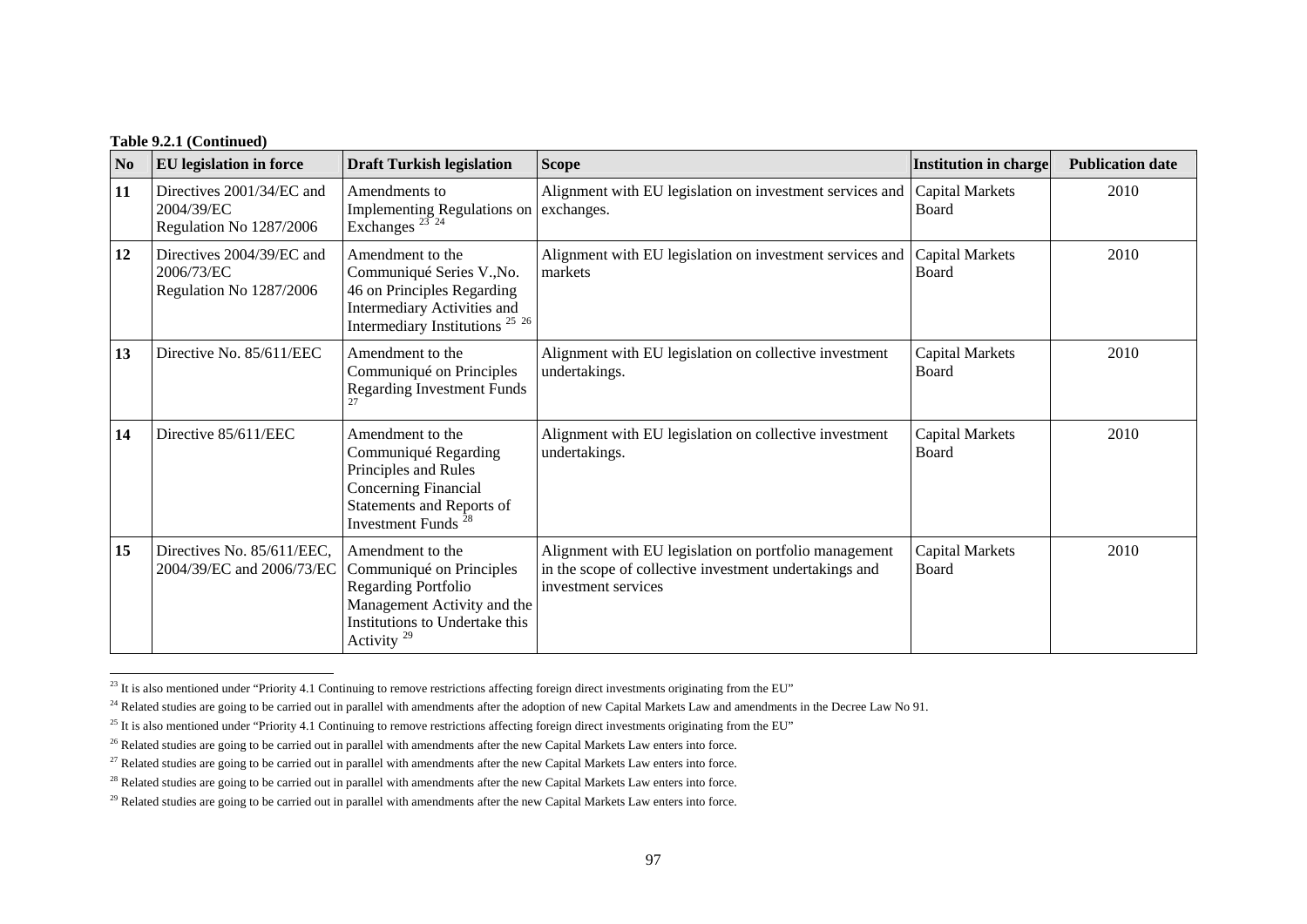| N <sub>0</sub> | <b>EU</b> legislation in force            | <b>Draft Turkish legislation</b>                                                                                                                | <b>Scope</b>                                                                                                                                                                                                                                                                            | <b>Institution in charge</b>    | <b>Publication date</b> |
|----------------|-------------------------------------------|-------------------------------------------------------------------------------------------------------------------------------------------------|-----------------------------------------------------------------------------------------------------------------------------------------------------------------------------------------------------------------------------------------------------------------------------------------|---------------------------------|-------------------------|
| 16             | Directives 2004/39/EC and<br>2006/73/EC   | Amendment to the<br>Communiqué Regarding<br>Principles on Investment<br>Advice and Institutions<br><b>Engaging in Investment</b><br>Advice $30$ | Alignment with EU legislation on investment advice in<br>the scope of investment services and markets                                                                                                                                                                                   | <b>Capital Markets</b><br>Board | 2010                    |
| 17             | Directives No. 98/26/EC and<br>2002/47/EC | Amendment to the Capital<br>Markets Law                                                                                                         | Shall be done, if necessary after the enactment of the<br>Payment Systems Law by the Central Bank to ensure that<br>legislation on capital markets is ready for accession by<br>drawing up a law harmonised with EU legislation<br>concerning payment systems and financial collateral. | <b>Capital Markets</b><br>Board | After 2011              |
| 18             | Directive No. 97/9/EC                     | Implementing Regulation on<br>the Investor Protection Fund                                                                                      | Alignment with EU legislation on investor compensation.                                                                                                                                                                                                                                 | Capital Markets<br>Board        | After 2011              |
| 19             | Directive No. 97/9/EC                     | Amendment to the<br><b>Implementing Regulation on</b><br>the Gradual Liquidation of<br>Intermediary Institutions <sup>32</sup>                  | Alignment with EU legislation on investor compensation<br>in relation to gradual liquidation.                                                                                                                                                                                           | <b>Capital Markets</b><br>Board | After 2011              |

<span id="page-11-0"></span><sup>&</sup>lt;sup>30</sup> Related studies are going to be carried out in parallel with amendments after the new Capital Markets Law enters into force.

<span id="page-11-1"></span><sup>&</sup>lt;sup>31</sup> Related studies are going to be carried out in parallel with amendments after the new Capital Markets Law enters into force.

<span id="page-11-2"></span><sup>&</sup>lt;sup>32</sup> Related studies are going to be carried out in parallel with amendments after the new Capital Markets Law enters into force.